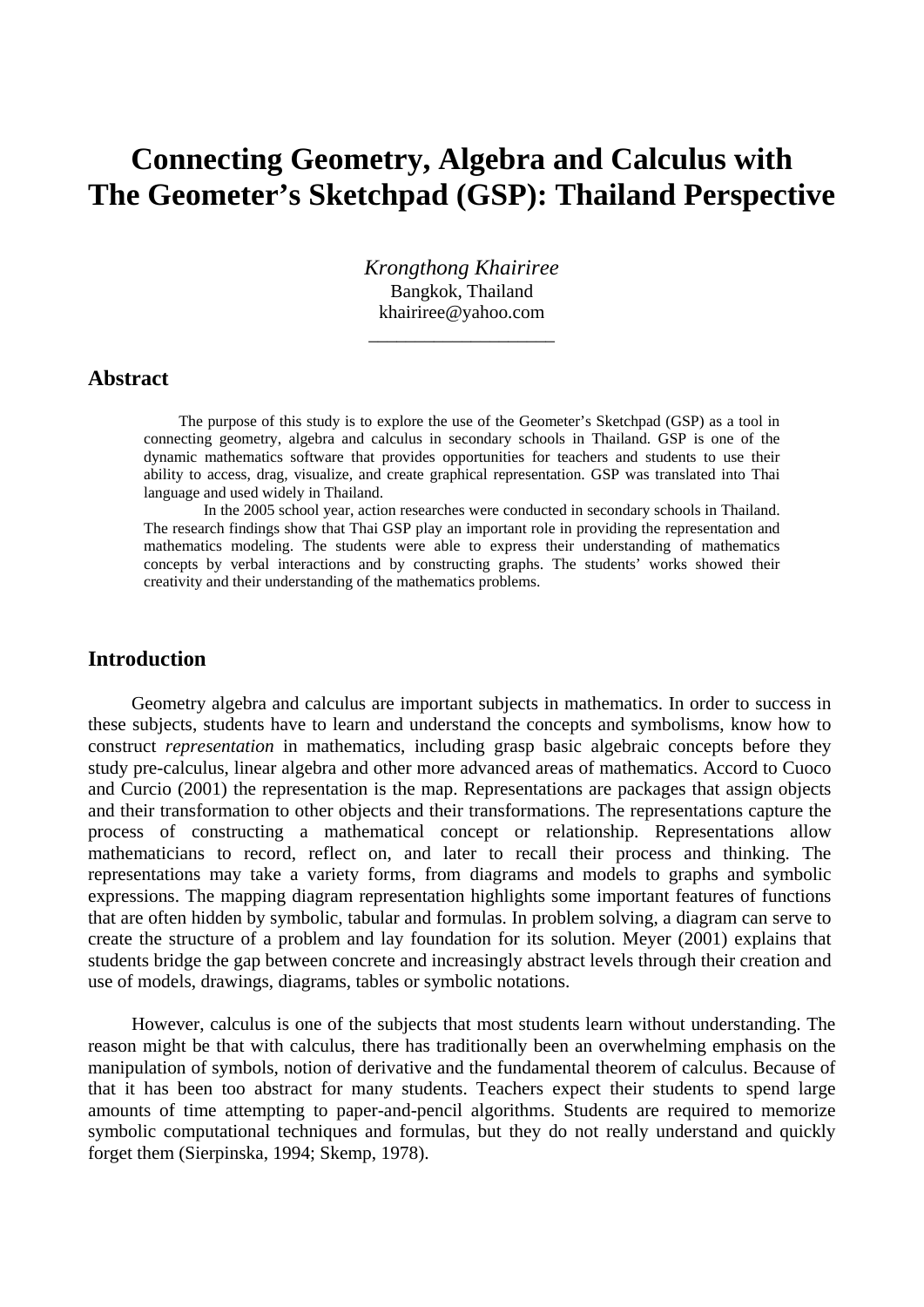We, mathematics educators, have to sought ways of supporting students in developing a mathematical understanding of all representations and symbolic by making the connections between expressions and graphs as transparent as possible. In addition, we need to teach our students to think critically and to do mathematics as mathematicians do. Students need many mathematical abilities to solve problems. These abilities include being able to detect patterns, conjecture, make generalizations, perform inductive and deductive reasoning, and make analogies. These skills can be nurtured through solving problems, engaging in exploratory investigations, experiencing classroom discourse, and using information and communication technology.

Nowadays there are various information and communication technology which can be used effectively in mathematics class. One of them is a dynamic mathematics software named *the Geometer's Sketchpad (GSP).* GSP empower students to use their ability to access, drag, visualize, and create graphical representation, which will enable them to develop their mathematical thinking skills, concepts and understanding. GSP provides opportunities for students to investigate and discover mathematics concepts in particular geometry algebra and calculus concepts. By using GSP students learn through exploring, investigating and discovering.

# **The Geometer's Sketchpad and Action Research in Thailand**

The Geometer's Sketchpad (GSP) was introduced in Thailand since the year 2000, in year 2004 GSP was translated into Thai language and used widely in Thailand. More than 1,000 mathematics teachers were trained to use GSP as a tool in their mathematics classes. At least 100 workshops on the use of GSP were conducted by various agency in Thailand such as SEAMEO RECSAM (Southeast Asian Ministry of Education Organization, Regional Centre for Science And Mathematics), Ministry of Education Thailand under World Bank loan project on *"Secondary Education Quality Improvement on Mathematics (SEQI): Module 3,* The Institute for the Promotion of Teaching Science and Technology (IPST), Rajabhat Universities, Chiangmai University, and Prince of Songkhla University.

#### **Action Research Questions**

After attending the GSP workshops, many teachers consequently conducted action research in mathematics incorporate with the use of GSP as a tool in their classes. In Thailand, the students learned mathematics 5 hours per week and there are 16 weeks in one semester. The mathematics teachers face a challenge in balancing their teaching method on traditional chalk-and-talk "telling approach" and paper-and-pencil incorporating the use of GSP as a tool in their mathematics class and in completing the mathematics contents in the required syllabus. They are also face a challenge in turning mathematics into an interesting subject in order to attract more students to like mathematics.

Since GSP is a new tool for teachers to use in their mathematics class and the duration of this study is in the first semester of the school year, so it is not suitable to conduct the experimental research and compare the students' achievement between the students who use GSP and those who did not use GSP in mathematics class. With all this reasons, the action researches focused on using GSP to create representation in mathematics and using GSP to help students explore mathematics concepts with a balance use of paper-and-pencil.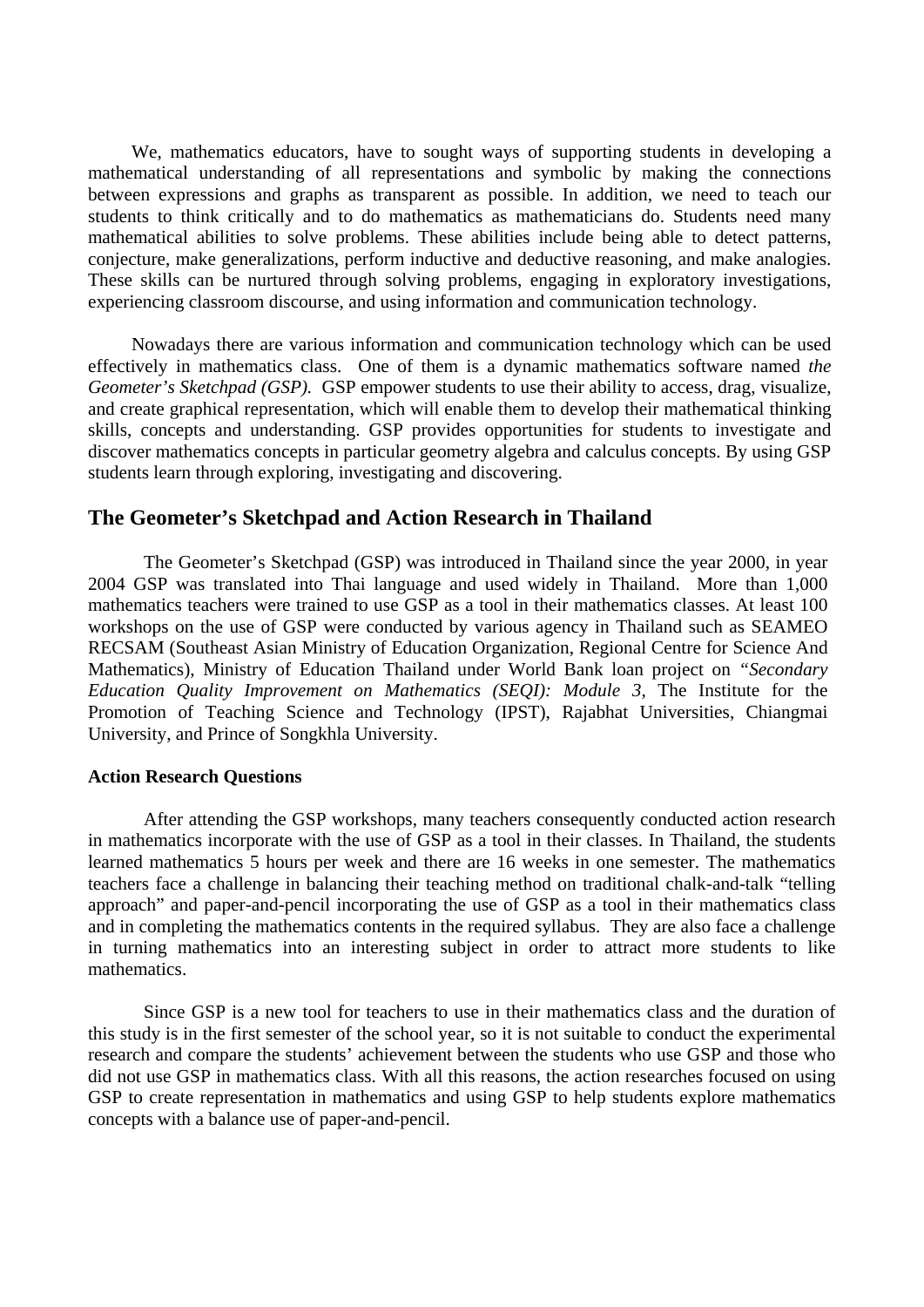The action research questions were:

- In what way GSP can be used as a tool in mathematics classes?
- What are the effects of GSP towards students' attitudes in mathematics?

## **Samples**

 The action researches were carried out in School year 2005 in many schools in Thailand. Ten mathematics teachers who attended GSP workshops of SEQI project: Ministry of Education Thailand are the sample group of this study. They are teachers of Suankulab Wittayalai school, Bangkok Thailand, Kannasoot Suksalai school, Supanburee Thailand, and Nong-Chang Secondary school Uthaithanee, Thailand.

# **Connecting Geometry Algebra and Calculus with the Geometer's Sketchpad**

As described earlier, the action researches were conducted in schools in Thailand. The students learned mathematics on traditional approach "paper-and-pencil" incorporated with the use of GSP as a tool in their mathematics class. The following examples show lessons and activities in connecting geometry algebra and calculus with the Geometer's Sketchpad which were used in the action researches in Thailand.

## **Example 1: Exploring Derivative Functions**

The derivative functions are one of the topics in calculus in secondary mathematics curriculum in Thailand. The teachers in the action research group revealed that in the previous year they found out that most of their students did not really understand this topic even though it was explained clearly step-by-step. For this semester, the teachers changed their teaching methods by using GSP together with their explanation of this topic to whole class. Then students studied this topic again in the computer lab.

The following activity shows how teachers used GSP as a tool in connecting algebra and calculus in their mathematics class. Students used GSP to drag and create graphical representation in order to develop their mathematical thinking skills, concepts and understanding. Students explored the derivative of a function: *A Tangent Line*. The following activities were used to enhance students to get more acquainted with the derivative of a function.

(1) Start the Geometer's Sketchpad program and choose *New Sketch* from *File* menu, then construct graph of function  $f(x) = ax^3 + bx^2 + cx + d$  and the secant line as follows:

- Construct parameter *a, b, c* and *d* or use sliders from Custom Tool
- Enter function  $f(x) = ax^3 + bx^2 + cx + d$  and plot graph of its function.
- Construct *one point* anywhere on the function plot *f*. Label as point A and measure its abscissa ( $X_A$ ) and ordinate ( $Y_A$ ). Drag point A to observe how you can vary  $X_A$  and  $Y_A$ ;
- Construct parameter or slider *h;*
- Choose *Calculate* from the *Measure menu* and calculate  $X_A + h$ , and  $f(X_A + h)$ ;
- Select  $X_A + h$ , and  $f(X_A + h)$  to plot point **B** by using *Plot As (x, y)* from graph menu;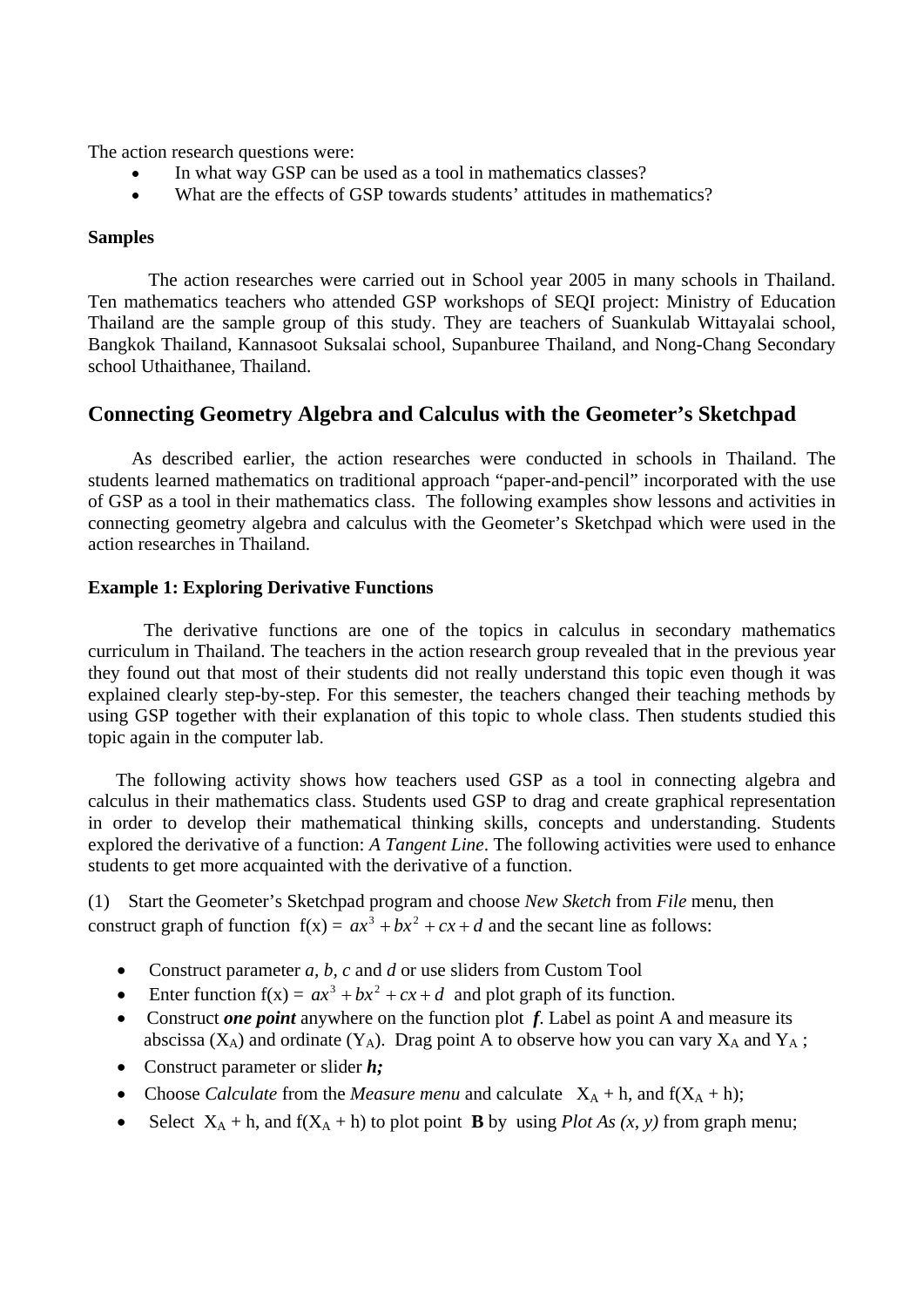- Construct the secant line AB and find it slope;
- Plot point  $P$  by selecting  $X_A$  and the *slope measurement* AB then choose *Plot As (x, y)* from Graph menu;
- Select point **A** and point **P** and choose **Locus** from Construct menu.



Figure 1: Secant Line

(2) The connection of algebra and calculus:

The students were told to guess and discuss what graph of the derivative of a function they should get before they used GSP to investigate graph of the derivative of a function at a point and slope of the tangent line. They had to explore the relationship of the locus of point P and graph of the derivative of a function when the value of the increment *h* was changed. The graph menu was used to plot the derivative of a function as follows:

- Select function  $f(x) = ax^{3} + bx^{2} + cx + d$ , then choose *Derivative* from Graph menu;
- Plot the derivative of a function by selecting  $f'(x) = 3ax^2 + 2bx + c$  on the screen and choose *Plot function* from Graph menu.



Figure 2: Graph of the Derivative of a Function

Students explored by changing parameter *h* or dragging the slider for *h* until it was closed to zero (0) and observed how it affects the locus of point P. Students worked in pair, observed, discussed and wrote their findings about:

- the behave of point A, point B, and slope of secant line AB; and
- the relationship of the locus of point P and graph of  $f'(x) = 3ax^2 + 2bx + c$  (the *Derivative* of  $f(x) = ax^3 + bx^2 + cx + d$ .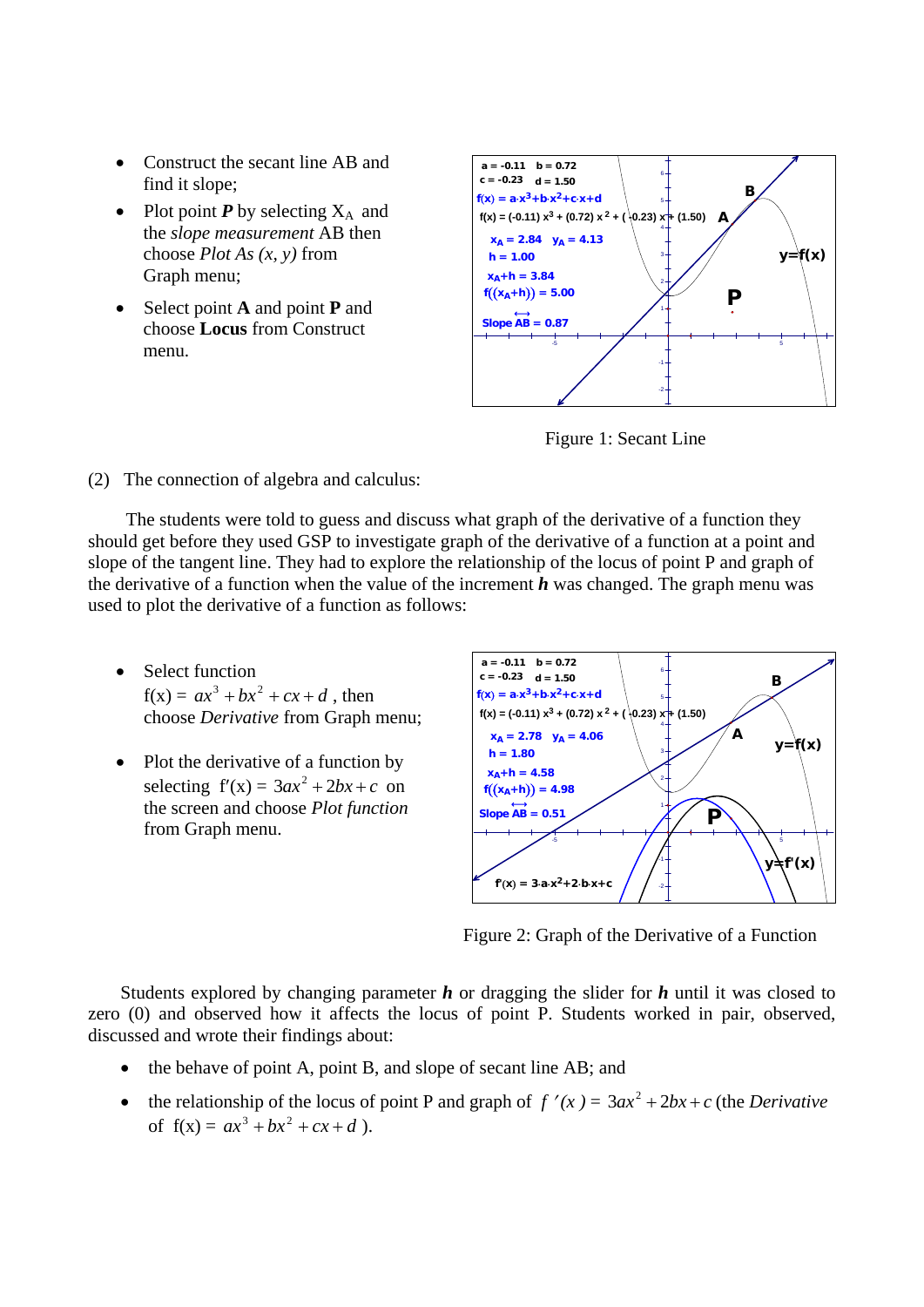#### **Example 2: Calculus-mathematical problem solving:**

*"A man wants to design a box with no lid from a cardboard rectangular in shape size 6 feet x 8 feet. This box can be filled with maximum material. What is the dimension of this box?"* 

This classic box problem is one of the examples of mathematical problem solving in calculus in upper secondary mathematics textbook in Thailand (IPST, 2001). In the textbook, the problem was described and emphasized more on the manipulation of symbols and notion of derivative.

Therefore, the teachers who were involved in the action research taught this problem by constructing representation in mathematics. The mathematics lesson started from cutting a paper rectangle in shape with size 6 inches x 8 inches, then cutting congruent square from the corners of this rectangular paper, and drawing a mathematics modeling. The next activity was the use of GSP to explore and solve the problem. The following activities describe how GSP can be used in connecting geometry algebra and calculus in solving this box problem.

#### **Using GSP to sketch and explore the box problem**

 Start the Geometer's Sketchpad program and choose *New Sketch* from the File menu, then continue with the following activities:

- (1) Construct a model of a box:
	- Construct rectangle ABCD size 6 cm x 8 cm;
	- Construct fixed segment *EF* with 3 cm and change to dash line; (Students discuss: Why 3 cm)
	- Construct *G* as a point on segment EF, construct segment *EG*;
	- Construct 4 circles with radius EG and center at A, B, C and D;
	- Construct intersections of the 4 circles and sides of a rectangle;
	- Draw segments to construct a square at each corner and a rectangle to be a bottom of a box with no lid and hide circles;
	- Label the model of a box with no lid and construct polygon interior using construct menu. As shown in Figure 4 on your right.



Figure 3: A bottom of a box



Figure 4: A model of a box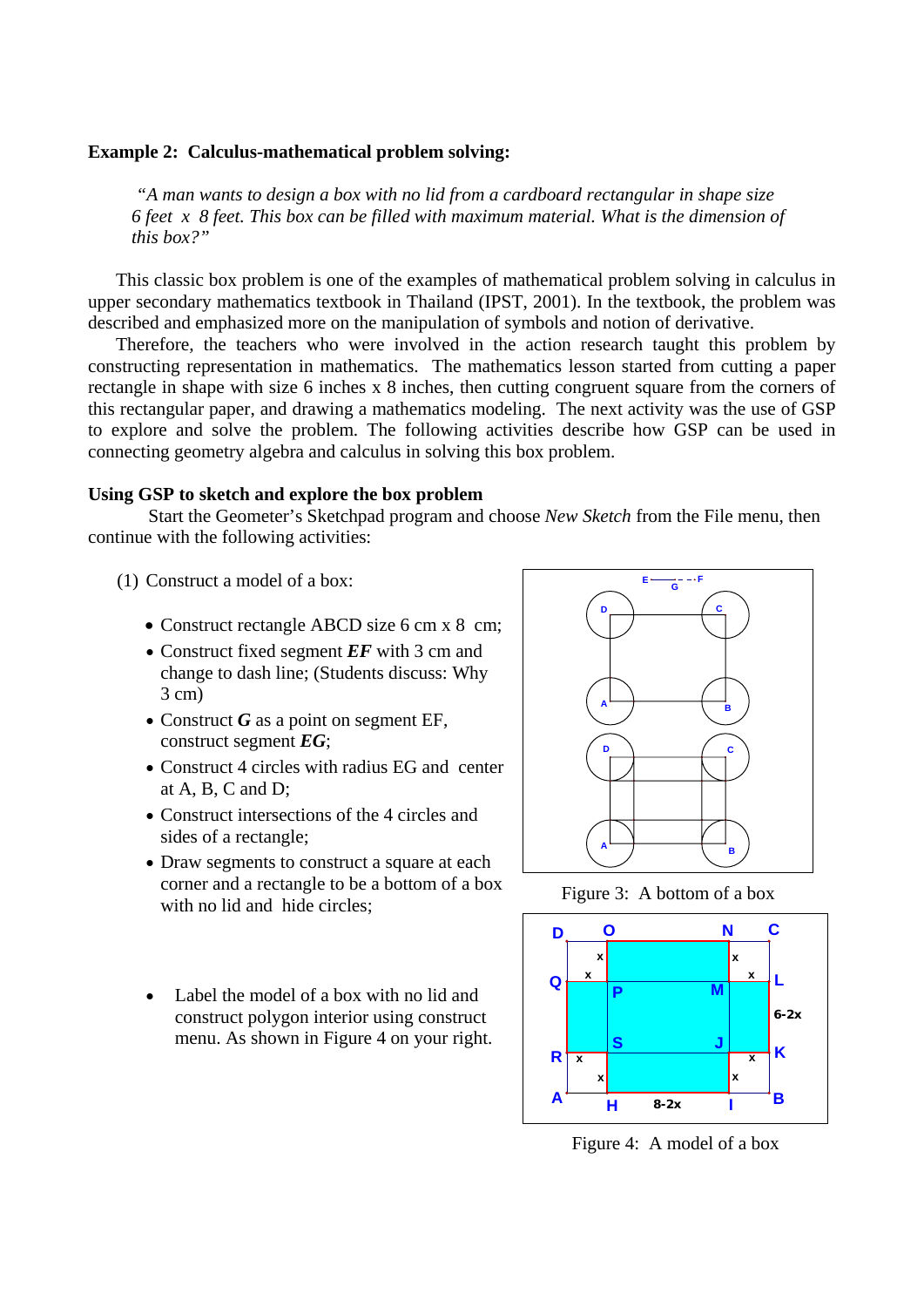(2) Calculate the volume of a box:

- Measure length AH, HI and KL using Measure menu
- Select Measure menu and choose calculate then click at the measurement of AH, HI and KL on the screen
- Click OK

The value of the box volume will appear on the screen.<br>Figure 5: Calculate volume of a box

- (3) The connection of geometry and algebra:
	- Plot point of the measurements of the length *AH* and value of the box volume by selecting the measurements of the length of *AH* and the volume on the screen and choose **Plot As (x, y)** from Graph menu;
	- Construct *Locus* of point *T* by selecting the plotted point *T* and point G, then choose **Locus** from Construct menu.

You should get a plotted point *T* and its locus as show on Figure 6.

• Animate point *G* by using Edit menu to observe the connection of geometry and algebra.





 Figure 6: Connection of geometry and algebra using GSP



- Choose **New Function** from the *Graph menu*;
- Enter function  $x(6-2x)(8-2x)$ in the *New Function* dialog box;
- $\text{Select f}(x) = x(6 2x)(8 2x)$  on the screen and choose Plot Function from Graph menu; Graph of

 $f(x) = x(6 - 2x)(8 - 2x)$ appears as Figure 7.



 Figure 7: Graph of a function of the volume of a box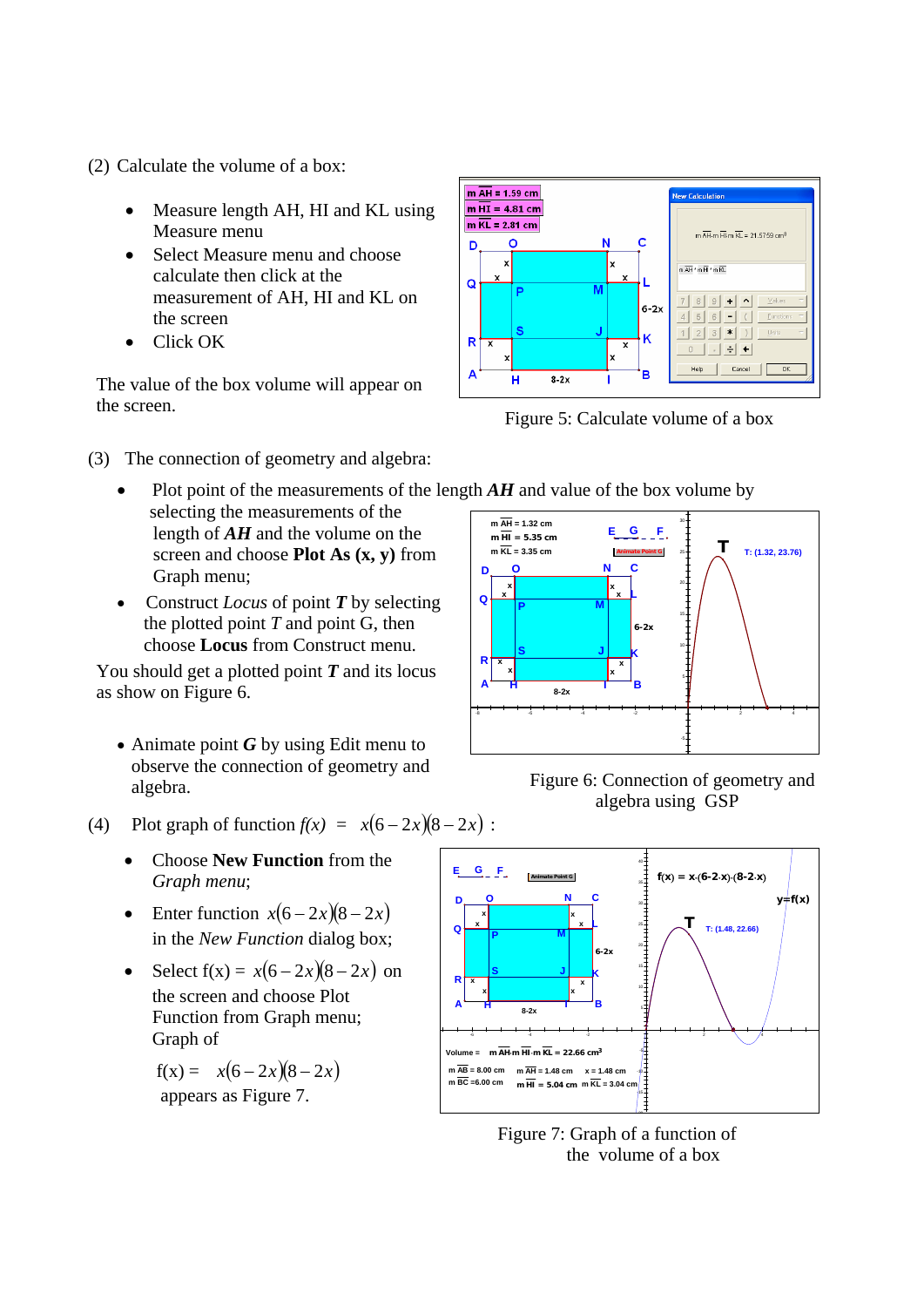- (5) *Plot graph of the derivative of a function*  $f(x) = x(6-2x)(8-2x)$ *:* 
	- Select  $f(x) = x(6 2x)(8 2x)$  on the screen and select *Derivative* from Graph menu. The derivative of function  $f'(x) = 12x^2 - 56x + 48$ appears on the screen;
	- Plot graph of  $f'(x) = 12x^2 56x + 48$ using Plot Function from Graph menu and adjust the *Grid Form* to rectangular grid;
	- Construct a perpendicular line from point T to x-axis as show in Figure 8.



Figure 8: Connection of geometry algebra and calculus using GSP

Students worked in group discussed and explored by dragging point *G*, or animate point *G* to explore the plotted point (T) move to correspond to different size of the length and the volume. Students discussed and explained the following:

- What the coordinates of the high point on the graph are and how they are related to the length of *AH* and the volume?
- Identify the domain of the function within the context of the problem situation.
- How is the perpendicular line from point T to x-axis related to the highest position of point T, x-axis, and graph of the derivative  $f'(x) = 12x^2 - 56x + 48$  ?
- How is the graph of the derivative  $f'(x) = 12x^2 56x + 48$  related to the highest position of point T?
- Find the dimension of the box which maximize the volume and then give the maximum volume.

# **Research Findings**

As described earlier, this action research aimed to find out in how GSP can be used as a tool in mathematics classes and what are the effects of GSP toward students' attitudes in mathematics. The *Example 1* and *Example 2* in the previous section described how GSP had been used in the study. The summary of the findings from the action researches are described as follows:

## 1. *The use of GSP as a tool in mathematics and Thai mathematics teachers' perceptions*

The mathematics teachers who were involved in action research study revealed that GSP can be used as a tool in their mathematics class, especially in algebra and calculus. The teachers changed the way mathematics was taught. It brought mathematics into the technology world. The teachers found out that using GSP in their mathematics classroom had positive effects toward the teaching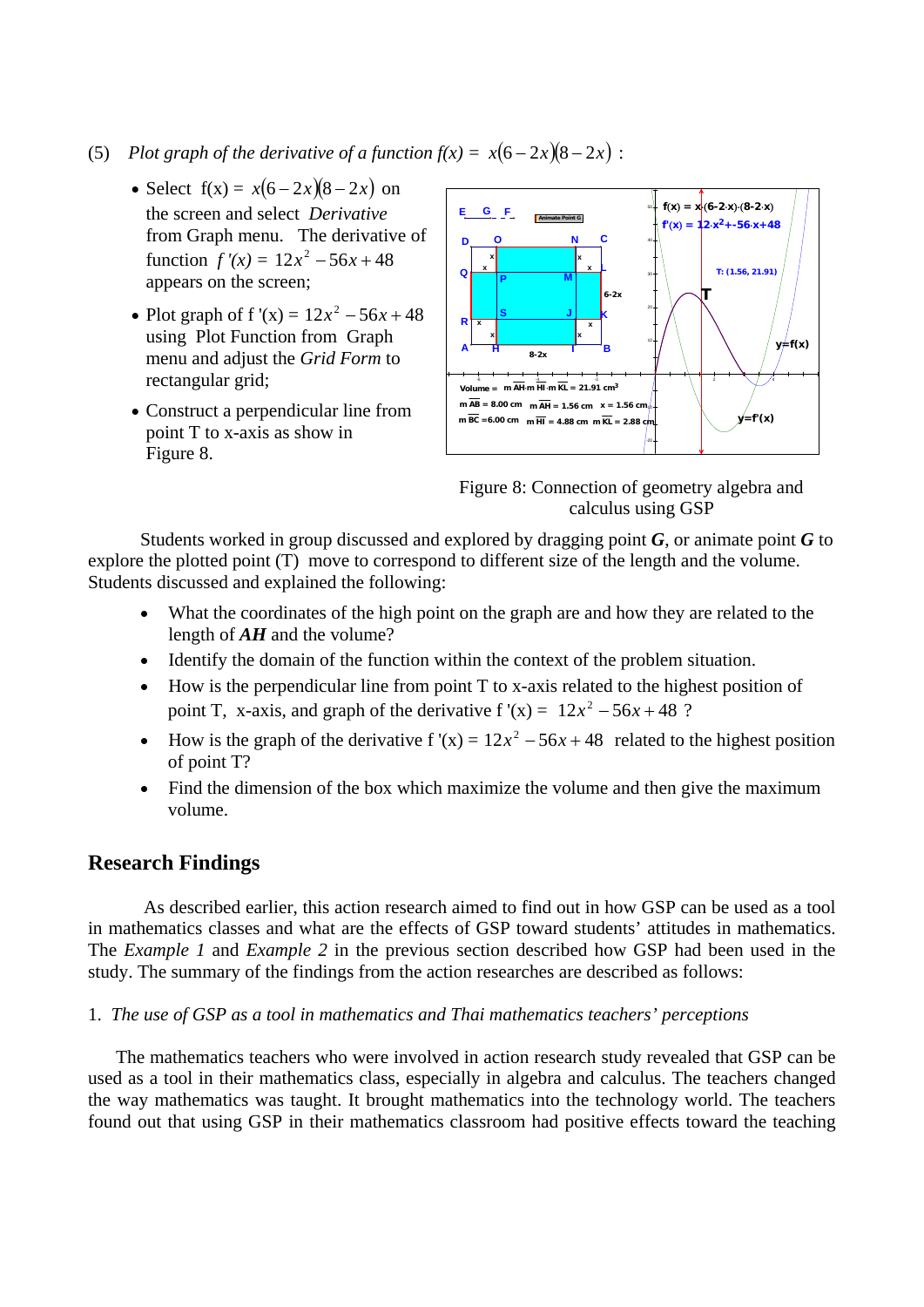and learning. The examples of the teachers' perception on the use of GSP as a tool in mathematics are as follows:

- It is good for slower students they can check their work, give immediate and individual confidence. The students investigated what the average rate of change between two points on a function looks likes and the slope of the secant line between two points. The students were able to explain that when *h* gets smaller one point approaches the other, average rate approaches instantaneous rate. These explanations were from the students while they worked in group discussion, these kinds of explanations did not happen before;
- The teachers have to teach concepts in mathematics together with the use of GSP. Students used GSP in computer lab and later on they have to work on paper-and –pencil again;
- Teachers have to design challenge questions for students to discuss rather than just finding the answer only;
- The teachers must have the knowledge not only how to use GSP but also how to correct all trouble shooting. Teachers must know when and how to teach mathematics using GSP;
- With the use of GSP, the students pay more attention in studying mathematics. The teachers reported that if they went to class not in time the students will look for them and encouraged them to teach mathematics with extra time. This kind of situation has not happened before; and
- The issues on the use of computer labs in the sample schools were:
	- o There are few computer labs in my school, the lab reserved for teaching computer subject only. I am not able to teach mathematics in computer labs;
	- o I did not get permission to teach mathematics in computer labs;
	- o The teachers could not use GSP to teach mathematics in computer lab as much as they want to;
	- o The students can use GSP in computer lab only lunch time or after class.

## 2. *Students' attitude toward mathematics*

Results from students' semi-structured interview revealed that the students now liked to learn mathematics because they were able to do many ways in solving mathematics problems. Teachers encouraged them to think and find their own ways to solve problems. The students revealed that when teachers explained mathematics by using GSP the graphs illustrating ideas were not only clear but also made the concept much more basic and easier to understand. The students liked the new way of teaching mathematics incorporate with GSP.

The examples of Thai students' perception on the use of GSP as a tool in mathematics are as follows:

- Now, the mathematics class is fun and interesting. GSP can make our learning in mathematics much more easier and interesting;
- I think using GSP is save a lot of time, faster and convenience;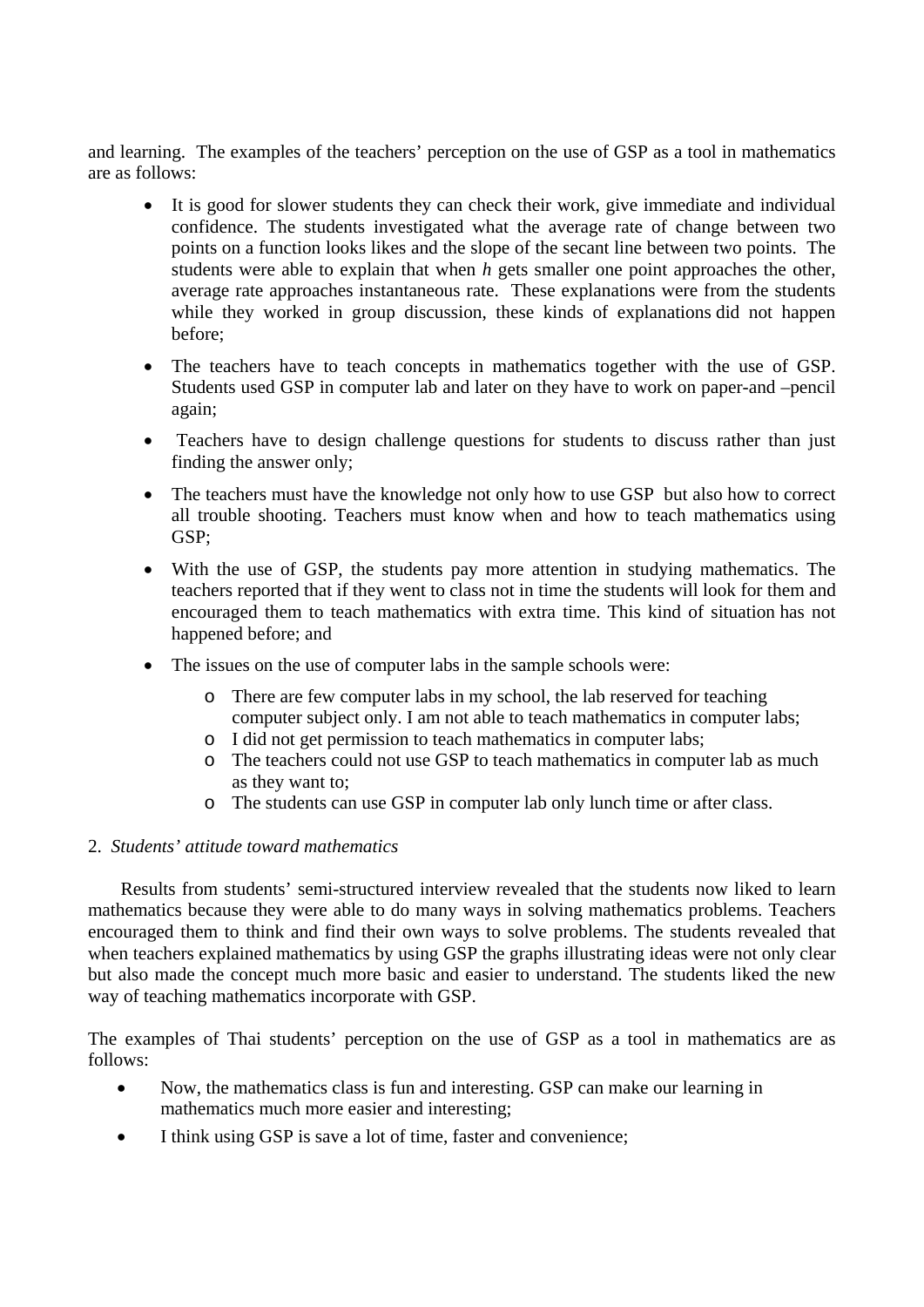- I think GSP has to use after the teacher taught the basic concepts, how to calculate *x* and  $f(x)$  value to get coordinate and plot graph;
- Calculus became easier and more interesting, now I understand why we have to set  $= 0$ *dx*  $\frac{dy}{dx}$  = 0 in order to find the maximum value. It gave me a deeper and better understanding

of the lessons because of the high-tech capabilities;

- The GSP gave me a clearer picture of how the graphs of the derivative  $f'(x)$  look like;
- I never use GSP before; it is quite difficult at the beginning. But now I like to draw model before I solve the mathematics problem, I can animate the point and it help me a lot.
- With GSP, we were able to visualize the characteristics of the graphs such as when the graph is increasing or decreasing;
- Using GSP is very useful, I learn better and faster. Mathematics has become more fun and easy to learn;
- The activities made us do a lot of discovery and exploration, which were impossible without GSP. This made us discover the characteristics of the graphs of different functions, especially the complicated ones;
- The activities that go with it enabled us to work by pairs  $\&$  group. Learning mathematics became easier;
- The answer from GSP sometimes may not be accurate. But it is not a problem at least I can see the model and the graph.
- It is easier when you see the graph on the screen. It just like answer the problem without so much energy used, you must know your work and know what you are doing;
- Learning mathematics has become more enjoyable and I learned a lot from the dragging and explorations;
- Complicated problems can be solved in an interesting way and can be understood better.
- Much quicker than doing the graph manually. I found it helpful; I can check my graph just in case I made a mistake;
- GSP helps you spend time understanding the mathematical reasoning of what you are doing. Instead of spending time trying to work out long mathematical computation.

# **Conclusions**

I had shown that the Geometer's Sketchpad is a very useful and effective tool for both teacher and students. GSP changes the way mathematics is taught, with GSP the teachers are able to connect geometry algebra and calculus in order to solve mathematical problem solving. It is clear that, GSP is an instrument in enabling them to obtain a deeper insight into the concepts. Best of all, most of the students have positive attitude toward mathematics after they learned mathematics using the GSP.